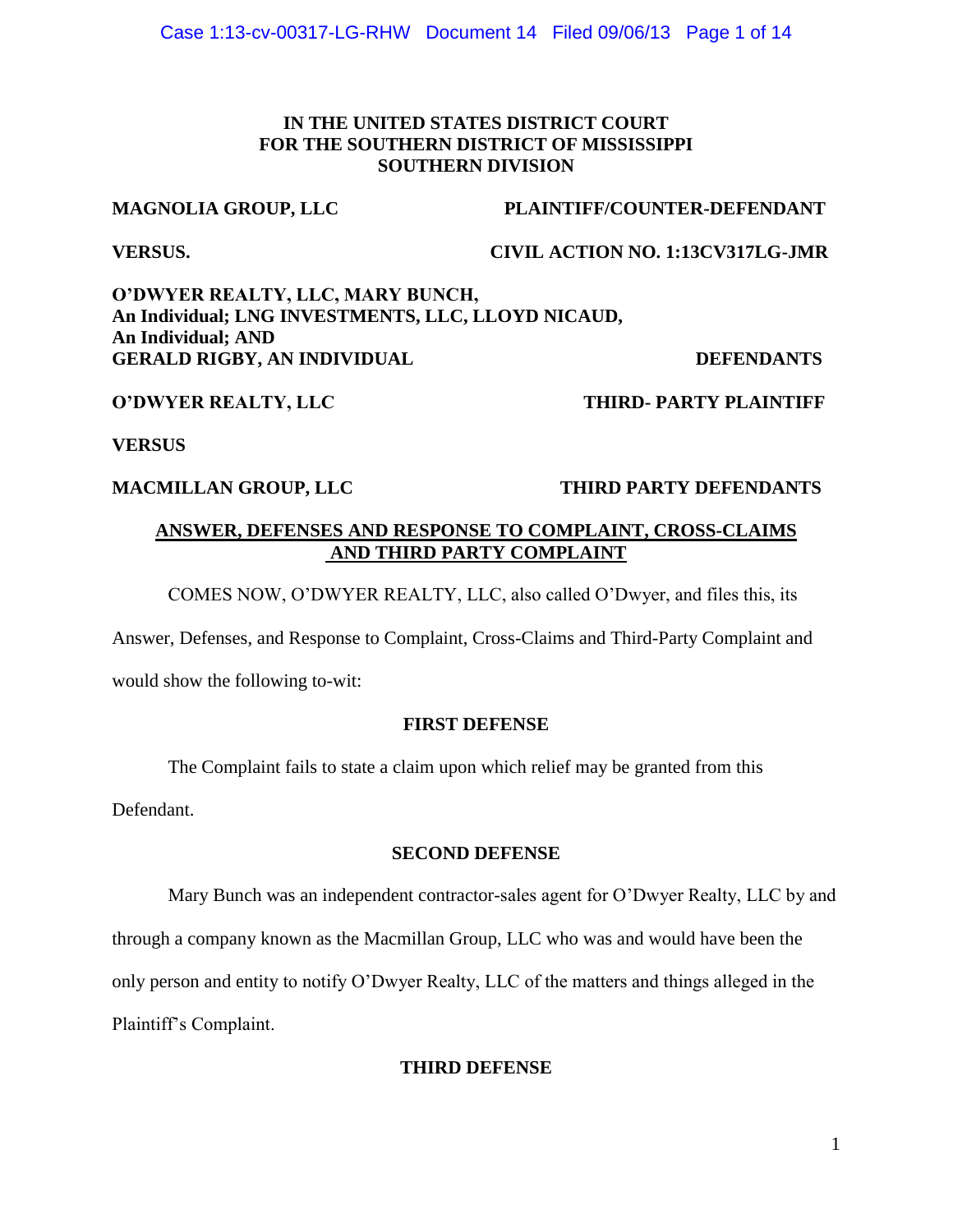Pursuant to Mississippi Code 11-1-65, O'Dwyer Realty, LLC cannot be held liable for punitive damages based on Respondeat Superior.

### **FOURTH DEFENSE**

O'Dwyer Realty, LLC pleads the provisions of the Mississippi Code Annotated 85-5-7.

#### **FIFTH DEFENSE**

O'Dwyer Realty, LLC pleads the defenses of Contributory and Comparative Negligence.

#### **SIXTH DEFENSE**

O'Dwyer Realty, LLC avers that any award of punitive damages to the Plaintiff will be violative of the Constitutional safeguards provided to and under the Constitution of the State of Mississippi and the Mississippi Code Annotated 11-1-65.

### **SEVENTH DEFENSE**

O'Dwyer Realty, LLC affirmatively pleads that every element of the Plaintiff's claim for punitive damages must be proven beyond a reasonable doubt because without such proof, said claim would violate O'Dwyer Realty, LLC's due process rights under the Fifth and Fourteenth Amendments to the United States Constitution in Article 3, Section 14 of the Mississippi Constitution.

#### **EIGHTH DEFENSE**

At all relevant times, O'Dwyer Realty, LLC acted with the degree of care and skill necessary under the circumstances which would bar this claim.

#### **NINTH DEFENSE**

The Plaintiff's damages, if any, were caused by superseding and intervening acts for which O'Dwyer Realty, LLC had no control and thus would have no liability.

#### **TENTH DEFENSE**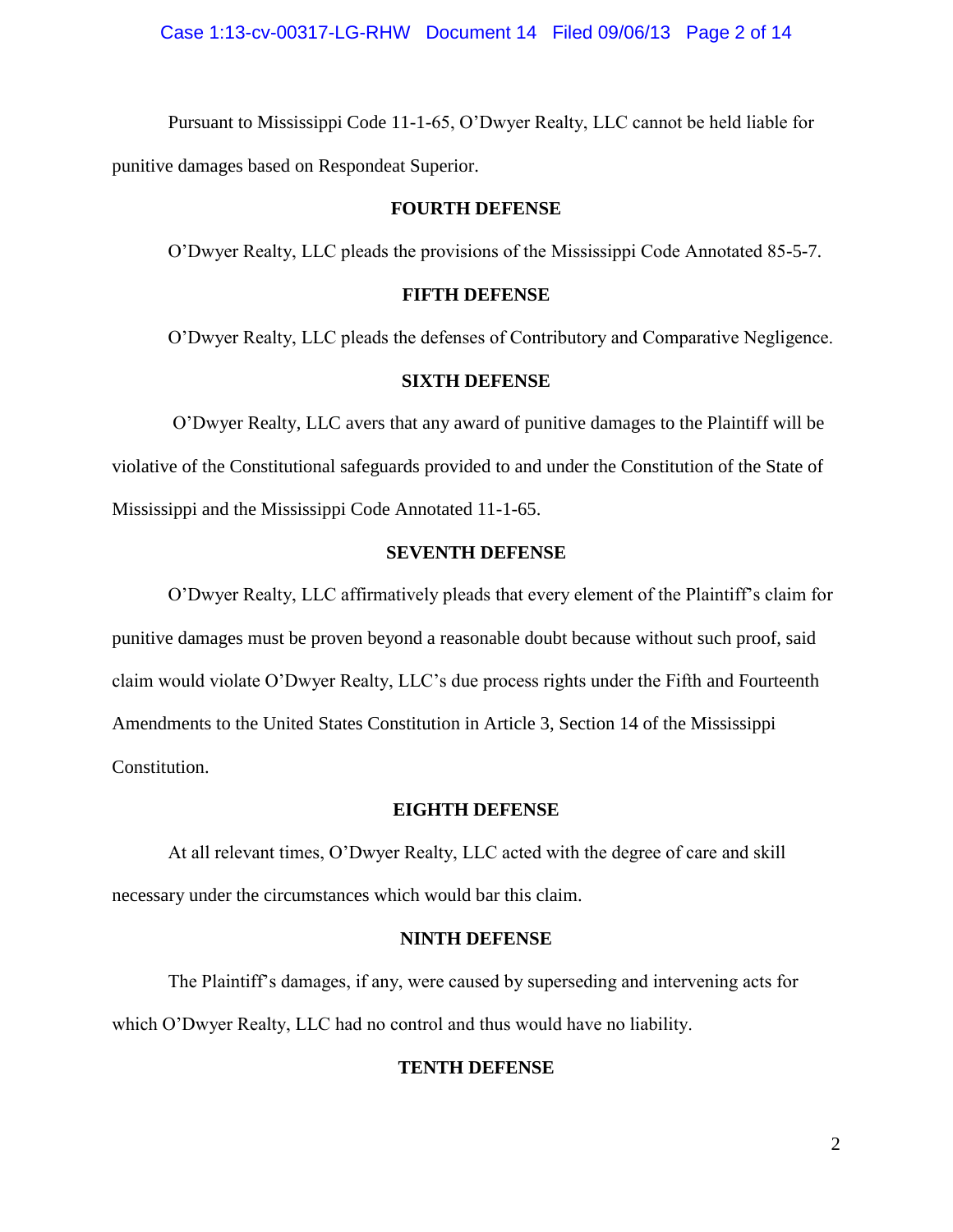O'Dwyer Realty, LLC did not know or suspect that the Plaintiffs were being treated improperly or being exploited as such terms are defined under Mississippi Law.

#### **ELEVENTH DEFENSE**

Plaintiff's damages, if any, were caused in whole or in part by acts of third persons whose activities were not controlled by, supervised by, or otherwise directed by O'Dwyer Realty, LLC and therefore there will be no liability on behalf of O'Dwyer Realty, LLC.

### **TWELVTH DEFENSE**

O'Dwyer Realty, LLC did not make any illegal or improper use of Plaintiffs assets,

funds, or resources.

### **THIRTEENTH DEFENSE**

O'Dwyer Realty, LLC had no knowledge that the individual Lloyd Nicaud was a member of LNG Investments, LLC at the time of the conveyance from Magnolia Group, LLC to LNG Investments, LLC. Moreover, this Respondent was informed that the only members of LNG,

Investments, LLC were Gerald Rigby and Kenneth Henry.

#### **FOURTEENTH DEFENSE**

O'Dwyer Realty, LLC pleads all applicable statutes of limitations and repose, which are a bar to this suit.

#### **FIFTEENTH DEFENSE**

This Respondent would assert the Doctrine of Estoppel where applicable.

#### **SIXTEENTH DEFENSE**

This Respondent would aver the Doctrine of Waiver of Right to Recover.

### **SEVENTEENTH DEFENSE**

If the Plaintiff suffered any injury or damage as stated in the Complaint, which is denied,

the same injury or damages resulted solely from the actions or admissions of the Plaintiff or of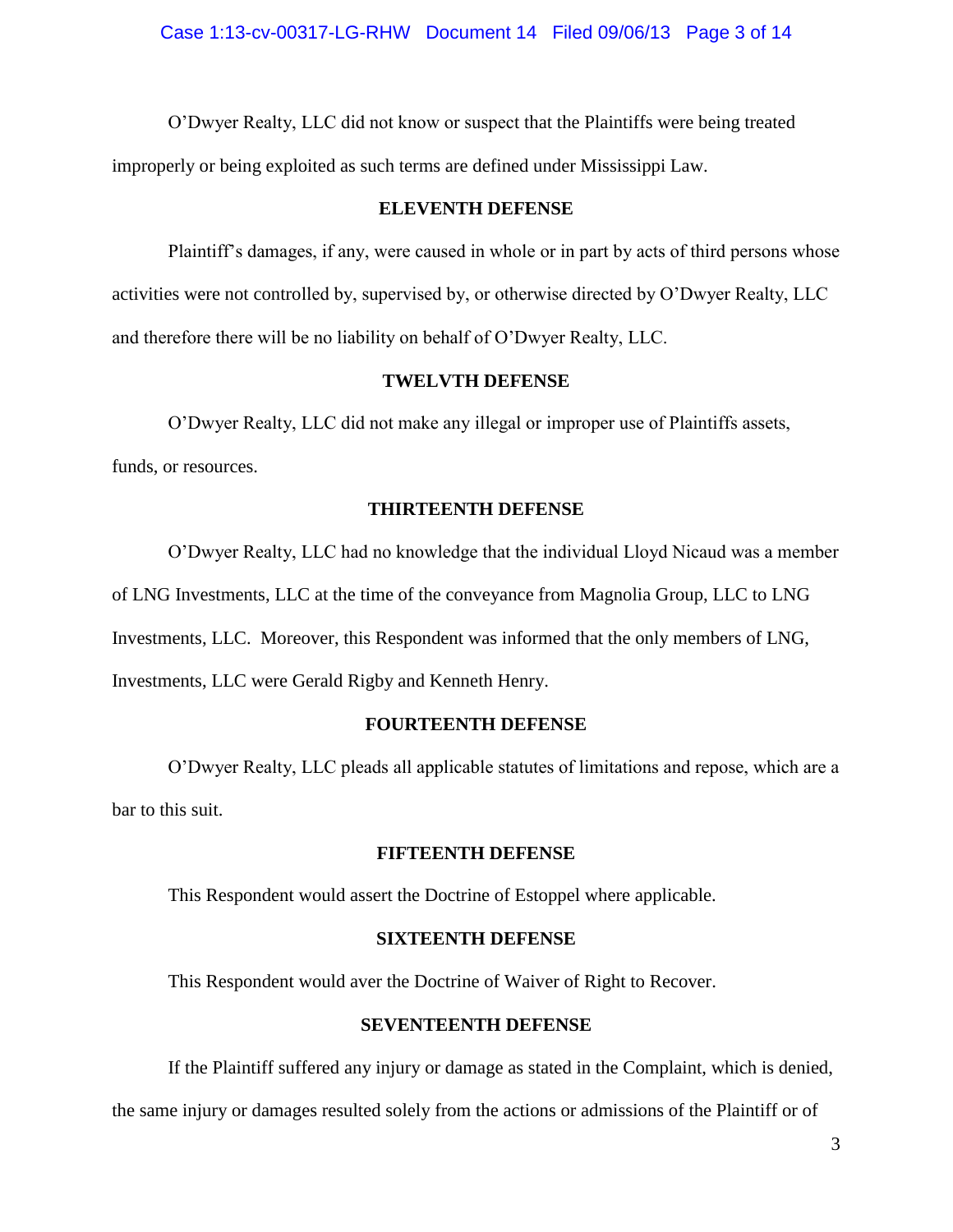#### Case 1:13-cv-00317-LG-RHW Document 14 Filed 09/06/13 Page 4 of 14

entities other than this Defendant herein, for which this Defendant is in no way liable. Such acts or admissions on the part of others constitute the independent, intervening, superseding and sole proximate cause or proximate contributing cause of any damages of the Plaintiff and therefore the assessment of damages should be apportioned and contributable to the negligence or other fault of such persons or entities.

#### **EIGHTEENTH DEFENSE**

The Defendant adopts and incorporates by reference any and all other defenses asserted by and/or raised by any party in this litigation to the extent said defenses are not inconsistent with the position of this Defendant.

#### **NINTEENTH DEFENSE**

This Respondent would further assert any and all lawful defenses available to this Defendant at the time of trial and reserves the right to amend the Answer, Response, and Defenses, as additional information becomes available through Discovery or otherwise.

#### **TWENTIETH DEFENSE**

This Respondent would aver that in the event that it has failed to respond to any paragraph and/or subparagraph of this complaint, filed against it, then it generally denies same and demands proof thereof.

#### **AND NOW,**

### **ANSWERING** paragraph by paragraph,

This Respondent, O'Dwyer Realty, LLC would Answer paragraph by paragraph as follows:

I.

#### **JURISDICTION**

The jurisdiction is admitted.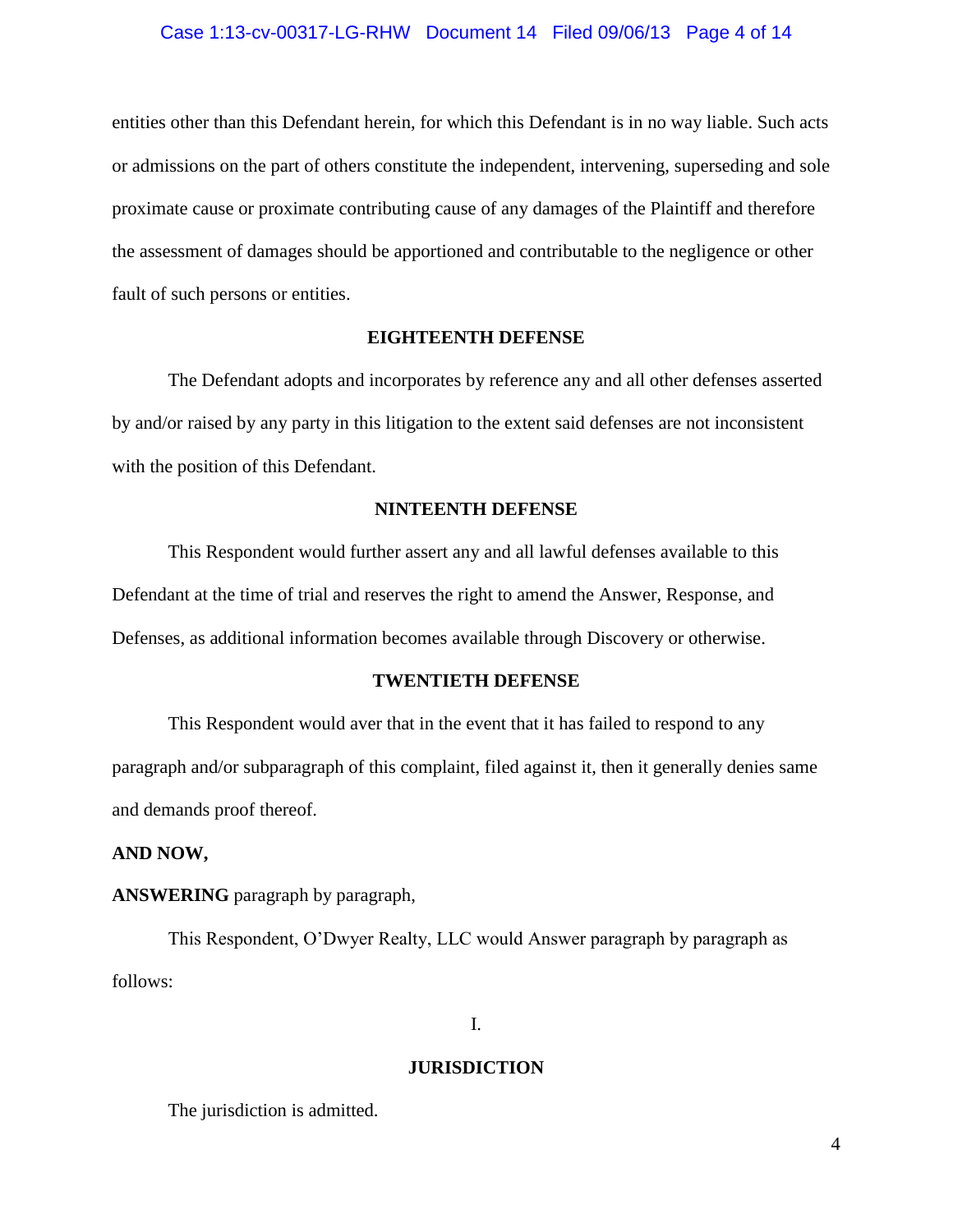#### II.

## **THE PARTIES**

- A. This Respondent lacks information and knowledge concerning the allegations of this paragraph and therefore would deny same, and demand strict proof thereof.
- B. Admitted.
- C. Admitted.
- D. Admitted.
- E. Admitted.
- F. Admitted.

## III.

#### **FACTUAL CONSIDERATIONS**

A. This Respondent would admit that Mary Bunch was a sales agent of O'Dwyer. All other allegations are denied. Affirmatively, O'Dwyer would show that Mary Bunch was hired as an independent sales agent of the company known as the MACMILLAN GROUP, LLC, to prospect, list and sell property for O'Dwyer Realty, LLC. The Macmillan Group, LLC, which was a Mississippi limited liability company, was created in 2007 and dissolved in 2012. The Macmillan Group, LLC was paid Mary Bunch's sales commissions which were earned by Mary Bunch from O'Dwyer Realty, LLC during the time that Mary Bunch had an affiliation with O'Dwyer. This payment arrangement was instituted and created by Mary Bunch. The Macmillan Group, LLC's managing member was Mary Bunch, (See Exhibits 1, 2, 3 & 4, attached herewith and incorporated herein as if fully written, the Mississippi Secretary of State's reports concerning the Macmillan Group, LLC).

B. O'Dwyer admits that Rigby was a principal of Defendant LNG Investments, LLC. but denies the remaining allegations of the paragraph III (B). Affirmatively, O'Dwyer would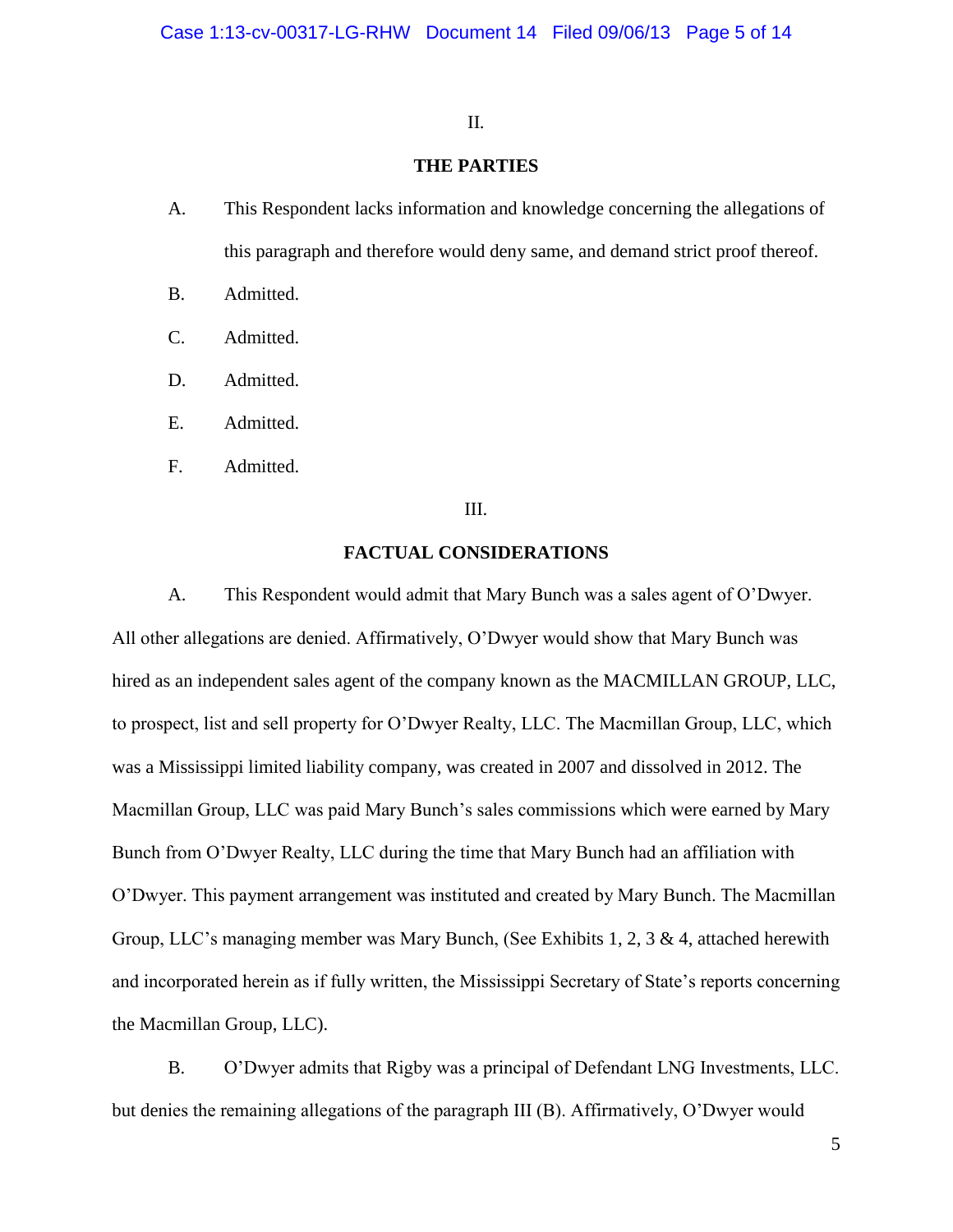#### Case 1:13-cv-00317-LG-RHW Document 14 Filed 09/06/13 Page 6 of 14

show that the principal of O'Dwyer, Avra O'Dwyer, was informed by Bunch that the principals and members of LNG were Gerald Rigby and Kenneth Henry.

C. It is admitted that O'Dwyer Realty, LLC, by and through the Macmillan Group**,**  LLC and Mary Bunch listed the subject property and also admits the remaining allegation of this paragraph.

D. O'Dwyer admits the first two (2) sentences of this paragraph, but this Respondent lacks any information and knowledge concerning the remaining allegations of this paragraph and therefore would deny same and demand strict proof thereof.

E. O'Dwyer admits that all communications concerning the sale of the Bay Tech property were conducted by Bunch, and that O'Dwyer knew that Lloyd Nicaud was the adult son of Bunch. However, this Respondent lacks any information and knowledge concerning the remaining allegations of this paragraph and therefore would deny same and demand strict proof thereof. Furthermore, O'Dwyer was informed by Bunch that there were only two (2) members of the LNG, LLC and that there were Rigby and Henry.

F. Denied and strict proof is demanded. Affirmatively, O'Dwyer would show that it was led to believe that the best interest of the Plaintiff was a conveyance to LNG.

G. 1. Admitted that the property was withdrawn from the MLS service as stated, however, this Respondent lacks any information and knowledge concerning the remaining allegations of this paragraph and therefore would deny and demand strict proof thereof.

G. 2. It is admitted that LNG Investments, LLC did not own the property as of May 1, 2012. All remaining allegations of this paragraph are denied.

G. 3. This Respondent lacked any information and knowledge concerning the allegations of this paragraph at the time of the activities. After careful investigation and review,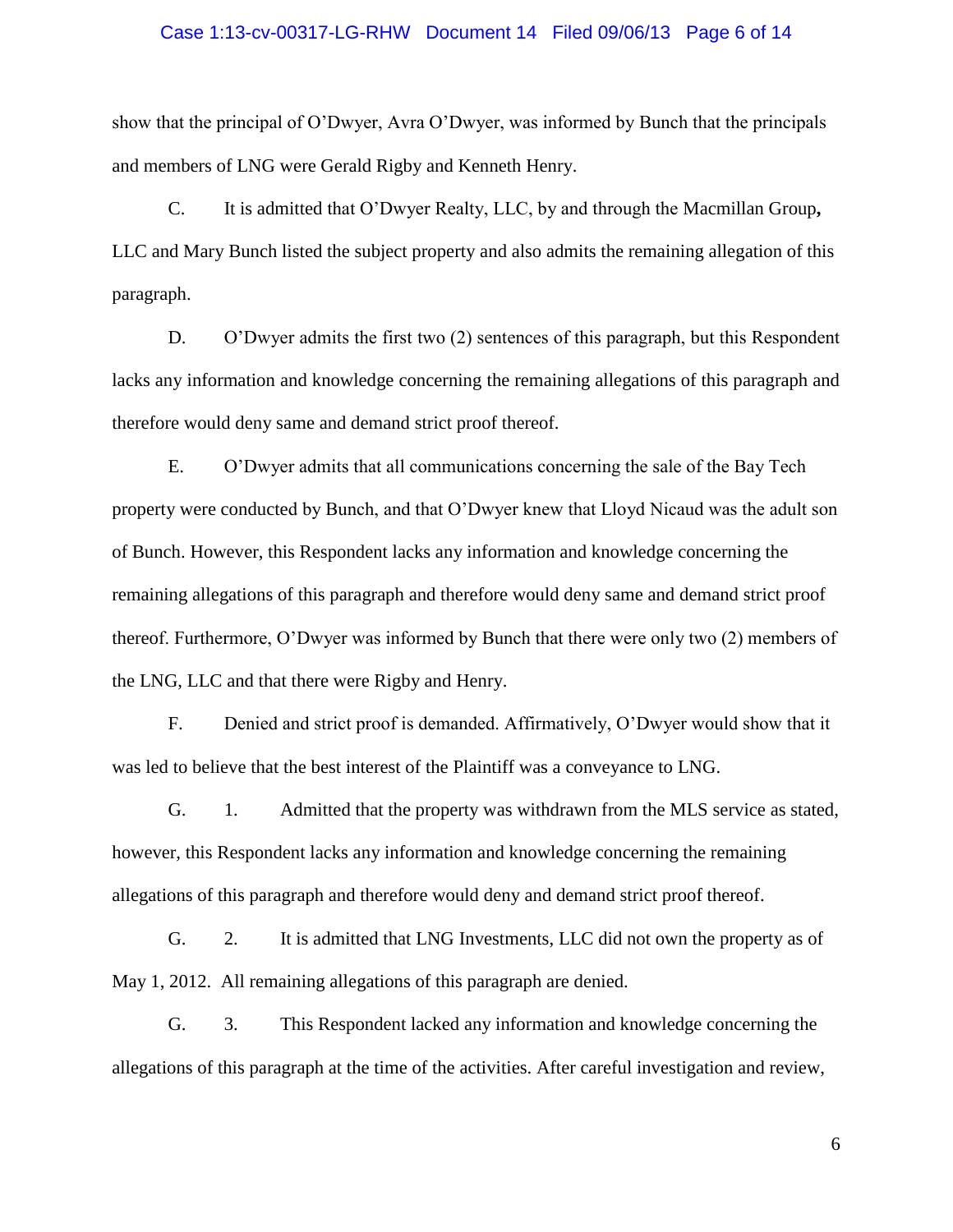#### Case 1:13-cv-00317-LG-RHW Document 14 Filed 09/06/13 Page 7 of 14

since such activities, O'Dwyer has learned that the acts complained of in Paragraph III (G) (3) are accurate and therefore admitted.

G. 4. Admitted.

G. 5. This Respondent lacked any information and knowledge concerning the allegations of this paragraph at the time of the activities. After careful investigation and review, since such activities, O'Dwyer has learned that the acts complained of in Paragraph III (G) (3) are accurate and therefore admitted.

- G. 6. Denied and strict proof is demanded.
- G. 7. Denied and strict proof is demanded.
- G. 8. Denied and strict proof is demanded.
- G. 9. Denied and strict proof is demanded.

IV.

#### **LIABILITY**

- A. Denied and strict proof is demanded.
- B. This Respondent lacks information and knowledge concerning the allegations of this paragraph and therefore would deny same, and demand strict proof thereof.
- C. Denied and strict proof is demanded. Affirmatively, O'Dwyer' s would show that it supervised Bunch and monitored Bunch, but was not informed of the alleged conflicting information. O'Dwyer's agents knew that Nicaud was Bunch's son, however O'Dwyer was not informed, told or knew that Nicaud was involved with LNG until after the conveyance. O'Dwyer was informed the only members of LNG, LLC were Rigby and Henry.
- D. Denied and strict proof is demanded. Affirmatively, O'Dwyer would show that O'Dwyer was in compliance with all of the alleged duties stated herein, relied on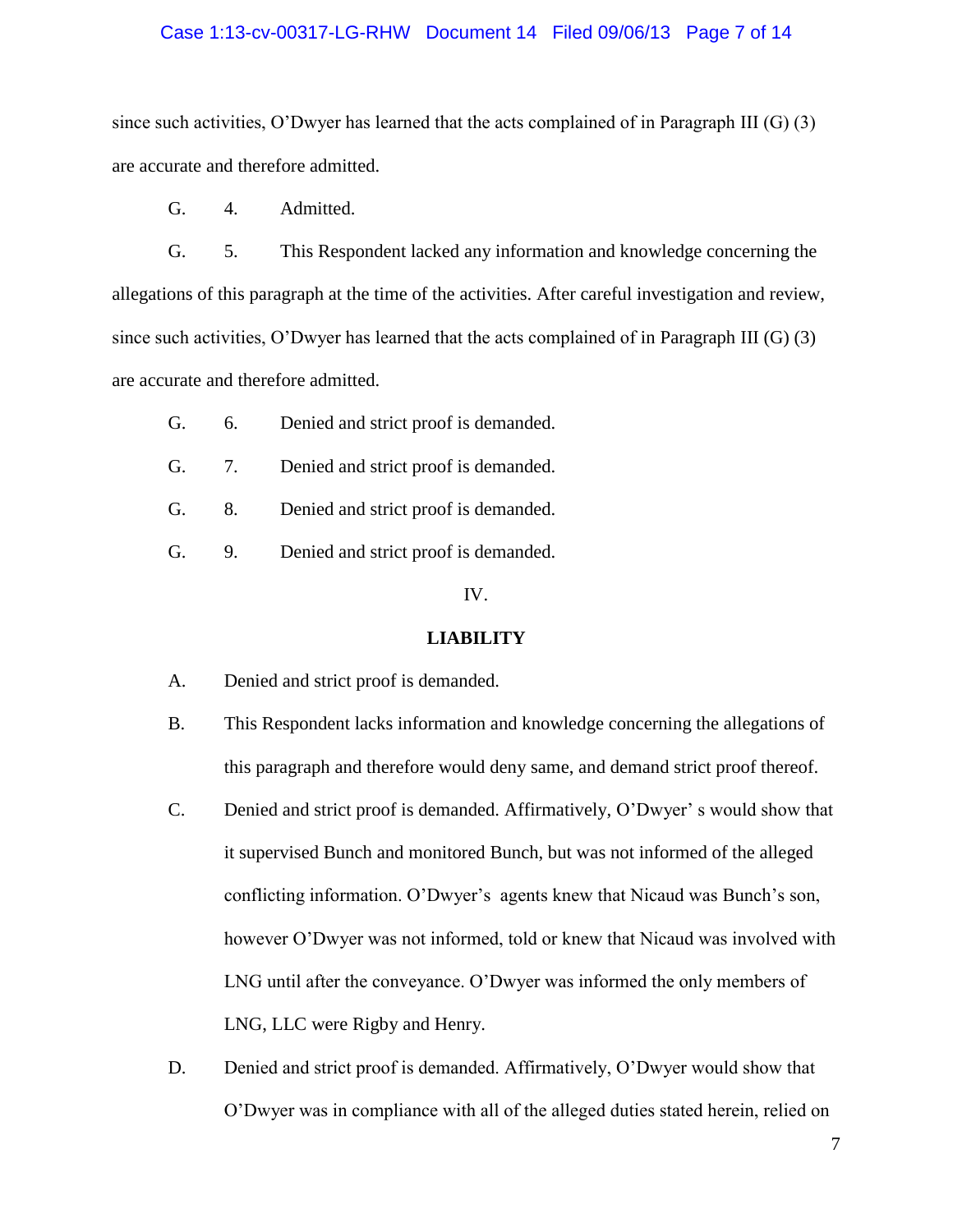Bunch, had no reason not to believe Bunch and was not informed of the family connection with the LLC.

- E. This Respondent lacks information and knowledge concerning the allegations of this paragraph and therefore would deny same, and demand strict proof thereof.
- F. Denied and strict proof is demanded.

V.

#### **DAMAGES**

- A. Denied and strict proof is demanded.
- B. Denied and strict proof is demanded.

**AND NOW,** having fully answered this Respondent, O'Dwyer Realty, LLC would assert a Cross-Claim Against the following:

# **CROSS-CLAIMS AGAINST MARY BUNCH, LNG INVESTMENTS, LLC. LLOYD NICAUD AND GERALD RIGBY**

1.

O'Dwyer Realty, LLC incorporates each and every allegation, answer, defenses and response previously stated herein as if fully written, and further files this Cross-Claim against Mary Bunch, LNG Investments, LLC, Lloyd Nicaud and Gerald Rigby, individually.

2.

O'Dwyer asserts a Cross-claim against Mary Bunch and LNG Investments, LLC, Lloyd Nicaud and Gerald Rigby. Said claims arise from the transactions made a part of the Plaintiff's Complaint against O'Dwyer Realty, LLC, in this action.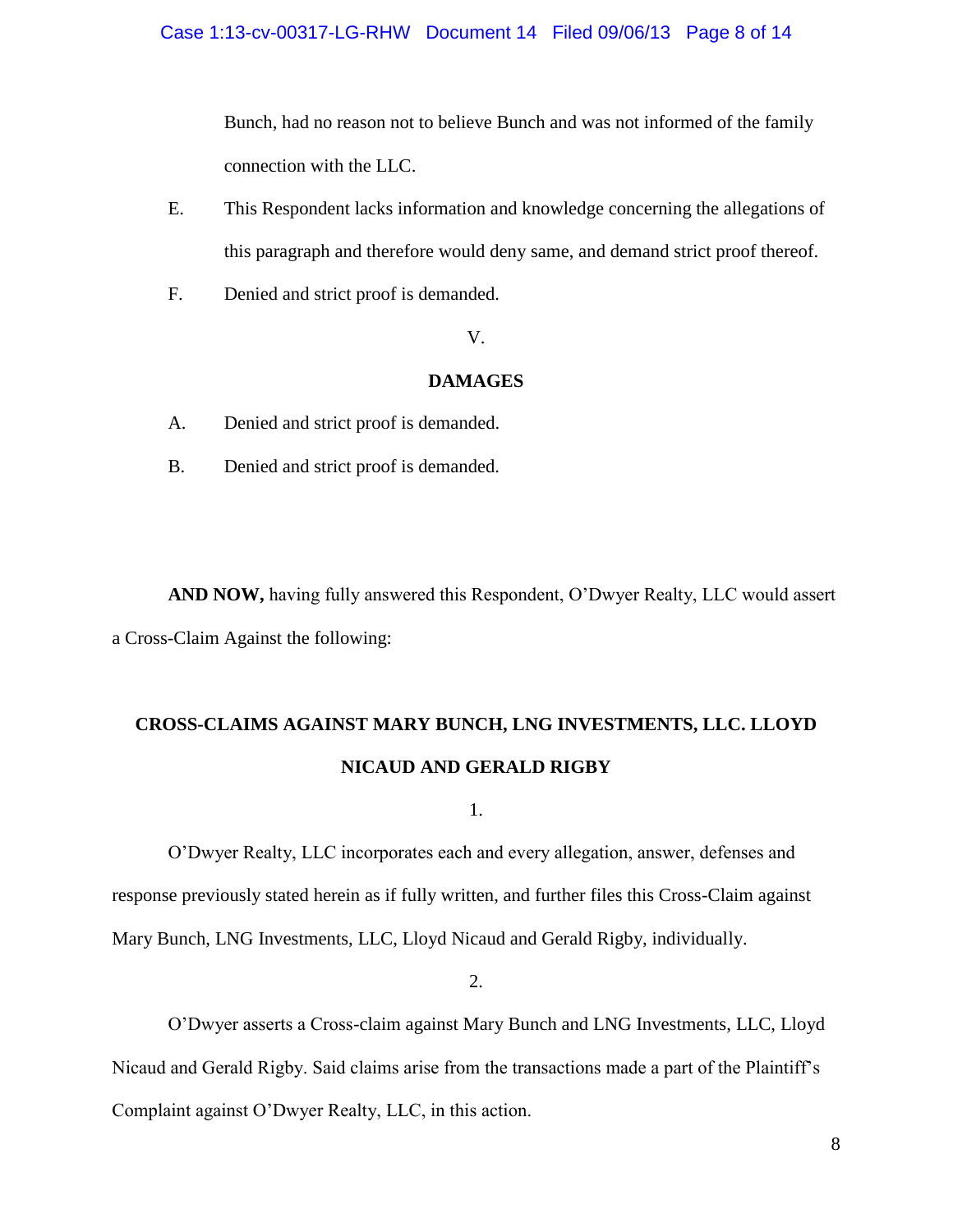3.

At all relevant times herein, the Cross-Plaintiff, O'Dwyer Realty, LLC was informed by Mary Bunch, who worked for Mary Bunch's alter ego-the Macmillan Group, LLC, which was paid commissions by O'Dwyer, LLC on behalf of Mary Bunch, that this was an arms- length transaction. O'Dwyer Realty, LLC had no knowledge that Mary Bunch's son, Lloyd Nicaud was a member of LNG Investments, LLC or that he was involved with LNG. Mary Bunch informed Avra O'Dwyer, the Principal of O'Dwyer Realty, LLC, that LNG Investments, LLC, was owned by Gerald Rigby, and Kenneth Henry. At no time prior to any closing between The Magnolia Group, LLC and LNG Investments, LLC was Avra O'Dwyer advised by Mary Bunch, or a representative of LNG Investments, LLC or any other person that the Bay Waveland School District had any interest whatsoever in the property in question. O'Dwyer Realty, LLC had no knowledge that LNG Investments, LLC or its members would do a "flip of the property" and make a profit from the sale to the School District.

4.

That the acts complained of in the Complaint against Defendants Mary Bunch, Lloyd Nicaud, Gerald Rigby and LNG Investments, LLC, if true, were done secretively, and without any knowledge on behalf of O'Dwyer Realty, LLC, Avra O'Dwyer, as principal, and any other agent or employee of the Respondent, O'Dwyer Realty, LLC.

5.

That the listing of the property for O'Dwyer Realty, LLC was done by and through Mary Bunch, by and through the Macmillan Group, LLC.

6.

That at all times Mary Bunch was the listing agent, and had the only access to the building. The only access to the building, known by O'Dwyer, was by and through Mary Bunch.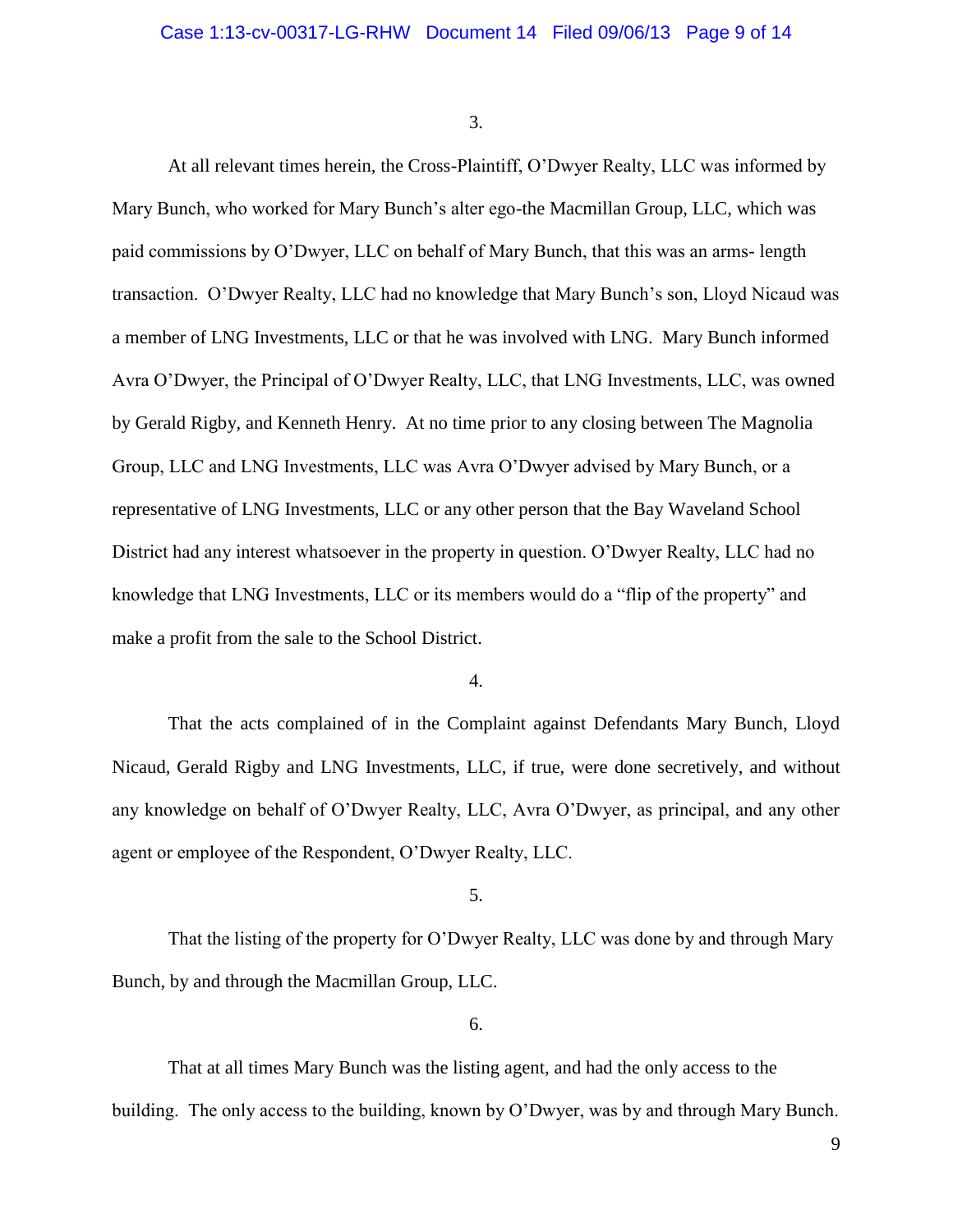#### 7.

That it was not until it became public knowledge of the School District purchase of the building that O'Dwyer Realty, LLC became aware of the interest of the Bay St. Louis/Waveland School District in the Building. Mary Bunch and Macmillan Group had severed it affiliation with O'Dwyer and was now working with another real estate company at the time that it became known by O'Dwyer that the School District had purchased the property.

8.

#### **COUNT ONE**

## **BREACH OF FIDUCIARY DUTY AND MISREPRESENTATION**

The Cross-Plaintiff would further assert a claim against Mary Bunch for Breach of Fiduciary Duty to O'Dwyer Realty, LLC, and/or misrepresentation if the allegations alleged in the complaint are found to be true, then Defendant Bunch breached her Fiduciary Duty to O'Dwyer Realty, LLC, and/or misrepresented the facts to O'Dwyer Realty, LLC. O'Dwyer Realty, LLC has suffered damages to be determined through Discovery and at trial.

### 9.

#### **COUNT TWO**

#### **INDEMNITY**

That if the acts of the Cross-Defendants MARY BUNCH, LNG INVESTMENTS, LLC. LLOYD NICAUD AND GERALD RIGBY caused the Plaintiff damages which O'Dwyer shall be responsible or accountable to said Plaintiff, then said Cross-Defendants should indemnify and hold O'Dwyer Realty, LLC harmless from any and all damages, cost, fees, and actual or punitive damages so awarded, including O'Dwyer's attorney's fees in this action.

#### 10.

#### **COUNT THREE**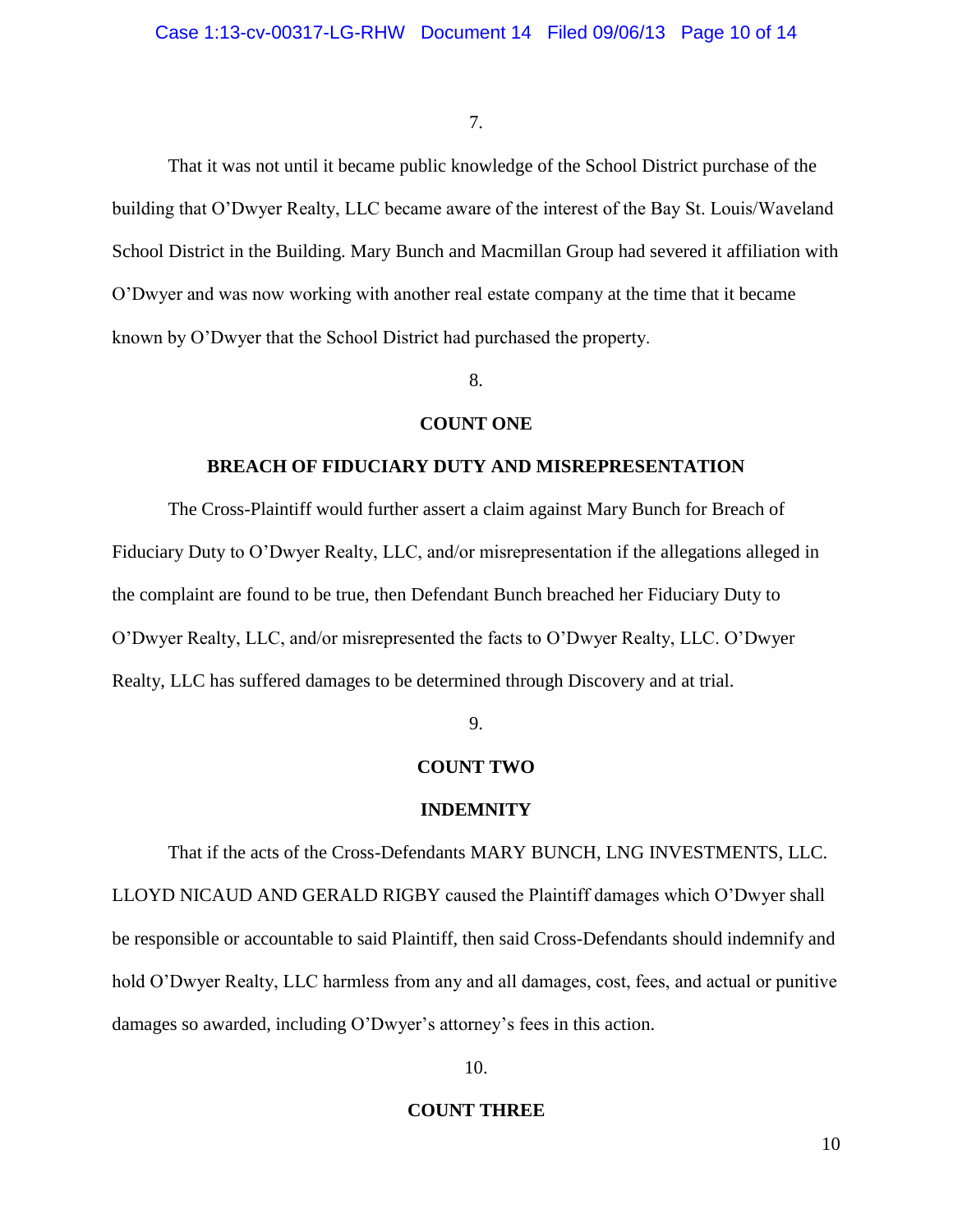## **GENERAL DAMAGES FOR O'DWYER REALTY**

#### **NOW COMES**, O'DWYER REALTY, LLC and asserts its claim for actual and

compensatory damages, attorney's fees, pre-judgment and post-judgment interest as allowed by law as against the cross-defendant's herein.

**AND NOW, O'Dwyer Realty, LLC** does hereby file this Third-Party Complaint, and said Third-Party Plaintiff would file an action against the following:

1.

### **PARTIES**

This respondent **O'Dwyer Realty, LLC**, would assert a Third Party Complaint against:

a. The McMillian Group, LLC, can be served with process as required by law. That McMillian Group, LLC, Third Party Defendant, although dissolved, failed to, and did not comply with the statutory provisions for dissolution, and can be served with process through service on Mary Bunch, or Agent for Service, Lloyd Nicaud, 7714 Moanalua Way, Diamondhead, Mississippi 39525. (See Exhibit 1, 2, 3, & 4 attached herewith and incorporated herein as if fully written, Documents from the Mississippi Secretary of State's Office referencing the Macmillan Group, LLC).

2.

O'Dwyer Realty, LLC incorporates each and every allegation, answer, defenses and response previously stated herein as if fully written, and further files this Third-Party-claim against The McMillian Group, LLC.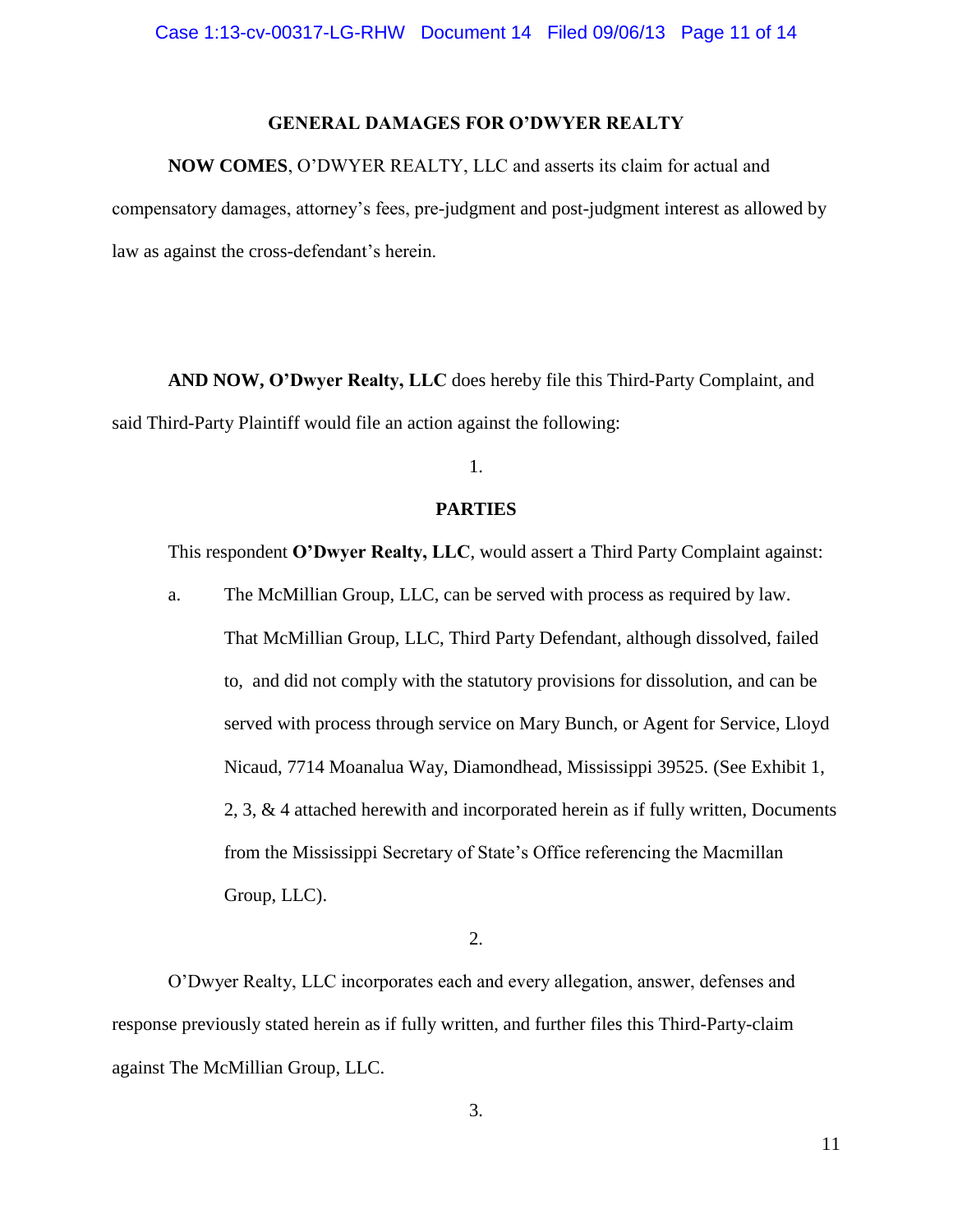#### Case 1:13-cv-00317-LG-RHW Document 14 Filed 09/06/13 Page 12 of 14

O'Dwyer asserts a Cross-Claim against The McMillian Group, LLC, said claims arise from the transactions made a part of the Plaintiff's Complaint against O'Dwyer Realty, LLC, in this action.

## 4.

## **FACTS**

O'Dwyer Realty, LLC would show that it had no knowledge of who the principals of LNG Investment, LLC were prior to the closing on the Bay Tech Property between the Plaintiffs and LNG Investments, LLC, other than Gerald Rigby and Kenneth Henry. This was conveyed to the principal of O'Dwyer Realty by Mary Bunch directly.

## 5.

More importantly, Mary Bunch never informed O'Dwyer Realty, LLC that the Bay St. Louis/Waveland School District was interested in the property, had an interest in purchasing the property, had an two (2) appraisals on the property, had inspected the property, nor had any contact with LNG Investments, LLC about the purchase of the property prior to LNG Investments, LLC obtaining title.

## 6.

#### **COUNT ONE**

#### **BREACH OF FIDUCIARY DUTY AND MISREPRESENTATION**

The Cross-Plaintiff would further assert a claim against the Macmillan Group, LLC for Breach of Fiduciary Duty to O'Dwyer Realty, LLC, and/or misrepresentation, for which O'Dwyer Realty, LLC has suffered damages to be determined through Discovery and at trial.

7.

#### **COUNT TWO**

#### **INDEMNITY**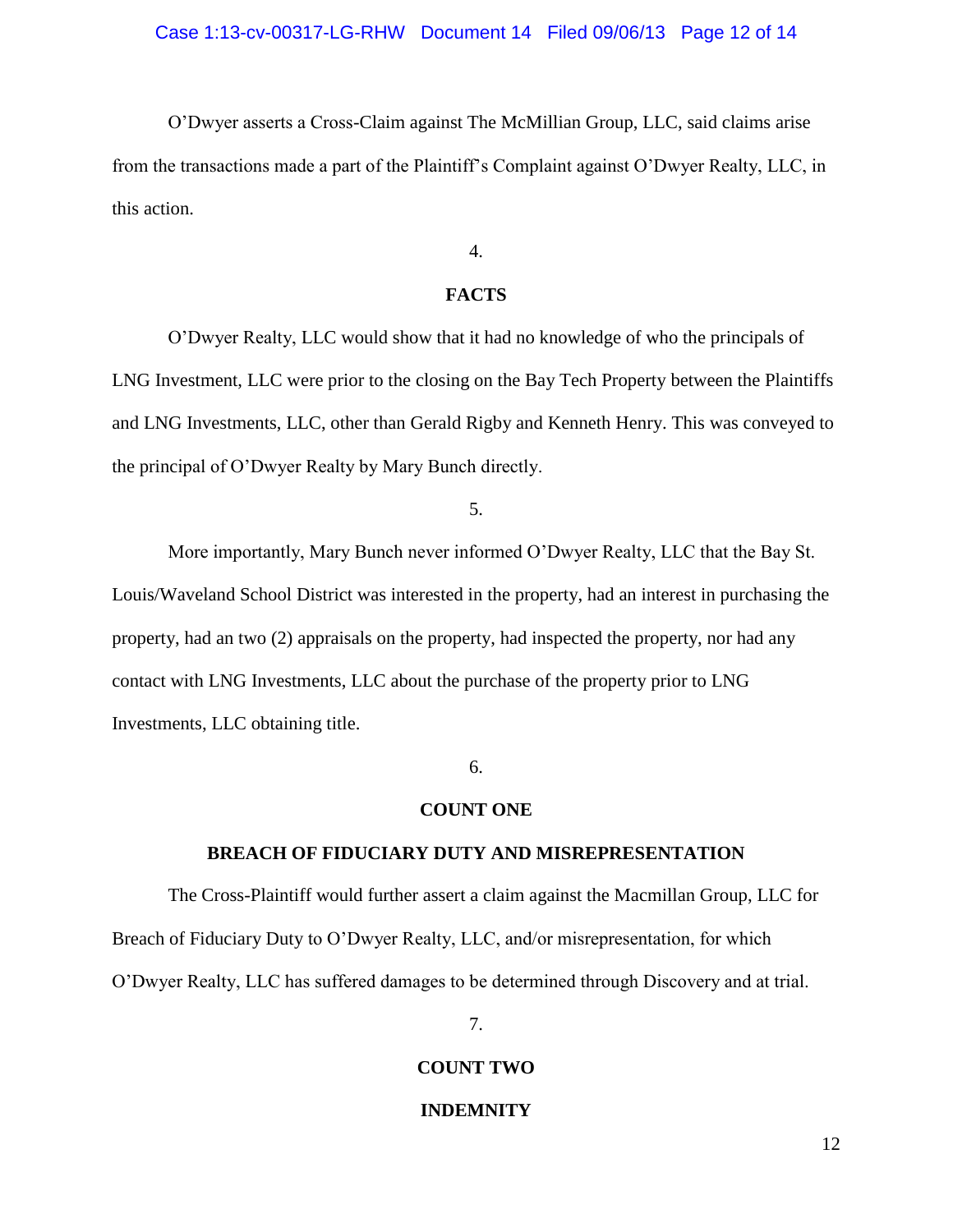That in the event that O'Dwyer Realty, LLC is found to be liable to the Plaintiff, then this Third-Party Defendant should indemnify and hold O'Dwyer Realty, LLC harmless form any damages to the Plaintiff, including an award for damages, costs, fees, attorney's fees, interest and any other damages sought by the Plaintiff.

8.

### **COUNT THREE**

#### **GENERAL DAMAGES**

#### **GENERAL DAMAGES FOR O'DWYER REALTY**

**NOW COMES**, O'DWYER REALTY, LLC and asserts its claim for actual and compensatory damages, attorney's fees, pre-judgment and post-judgment interest as allowed by law.

Wherefore, premises considered, the Respondent herein requests the Court accepts its answer, dismiss all actions against it, allow its Cross-Claims to go against the Defendant and its Third-Party Complaint to go against Cross-Defendants; and award to O'Dwyer Realty, LLC any and all damages it may be entitled to in an action of this nature.

RESPECTFULLY SUBMITTED, this the  $6<sup>th</sup>$  day of September, 2013.

O'DWYER REALTY, LLC, Defendant/Cross-Plaintiff/Third-Party Plaintiff

By: **Donald J. Rafferty** DONALD J. RAFFERTY, Attorney for O'DWYER REALTY, LLC

Law Offices of Donald J. Rafferty, P. A. 2118 18<sup>th</sup> Street (39501) Post Office Box 4252 Gulfport, MS 39502-4252 MS Bar No. 4599 PH: (228) 868-5421 FX: (228) 868-5422 [donaldrafferty@bellsouth.net](mailto:donaldrafferty@bellsouth.net)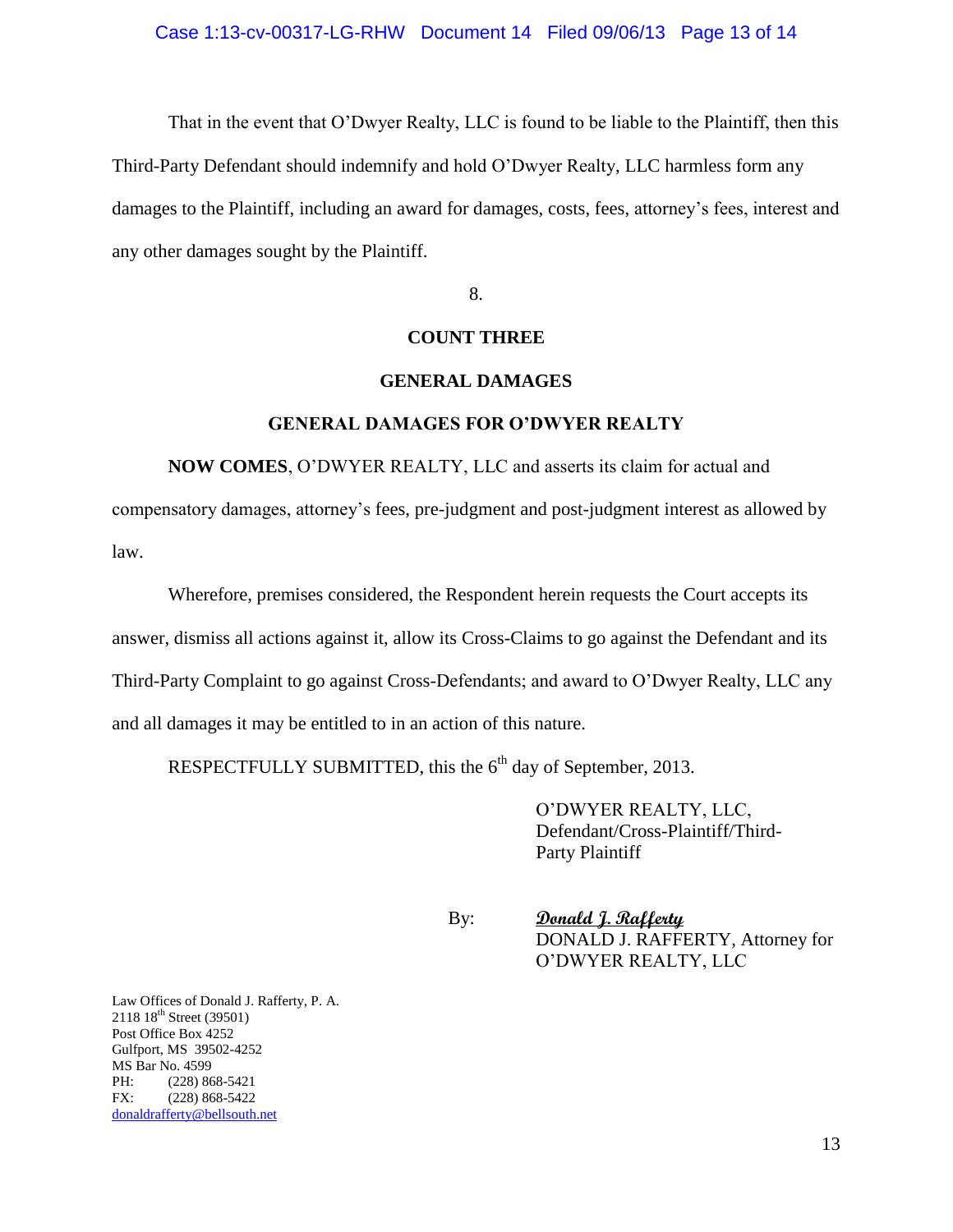## **CERTIFICATE OF SERVICE**

I, Donald J. Rafferty, do hereby certify that I have this day delivered a true and correct

copy of the above, foregoing document in a manner prescribed by law to:

Hon. Ben Galloway Owen, Galloway and Meyers

Hon. Jason Purvis

Hon. Chris Howdesell

This service effective this the  $6<sup>th</sup>$  day of September, 2013:

- ( ) Handing same to said attorney (s)
- ( ) Delivering same to the office said attorney(s)
- ( ) Depositing a copy thereof in the United States Mail, postage pre-paid and addressed as indicated above.
- ( ) Depositing a copy thereof in the United States Mail, certified, return receipt, restricted delivery, address correction requested, postage pre-paid and addressed as indicated above.
- ( ) Faxing as well as mailing.
- ( ) Electronically via Email as indicated above.
- (X ) Electronically filed the foregoing document with the Clerk of the Court using the ECF system with sent notification the above named individual(s) and depositing a copy thereof in the United States Mail, postage pre-paid and addressed as indicated above.

**Donald J. Rafferty** DONALD J. RAFFERTY, MS BAR NO. 4599

Law Offices of Donald J. Rafferty, P. A.  $2118\ 18^{th}$  Street (39501) Post Office Box 4252 Gulfport, MS 39502-4252 MS Bar No. 4599 PH: (228) 868-5421 FX: (228) 868-5422 [donaldrafferty@bellsouth.net](mailto:donaldrafferty@bellsouth.net)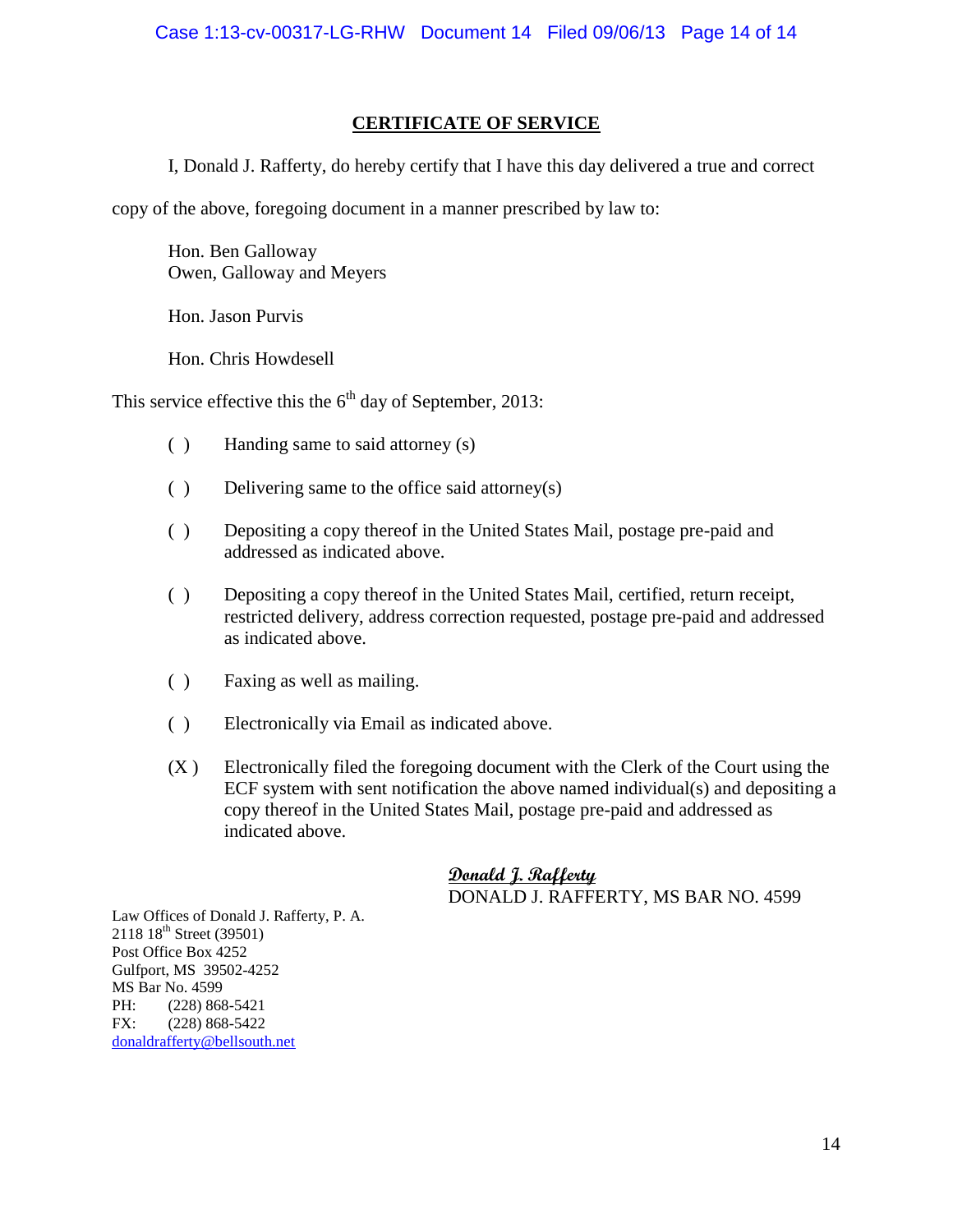

#### Search Results Include Filings Through 08/29/2013 12:00 AM

| Search<br><b>By Business Name</b><br><b>By Business ID</b><br><b>By Officer Name</b><br><b>By Registered Agent</b><br><b>•New Corporations</b><br>Annual Report<br><b>•File Corporate Annual Report</b><br><b>•File LLC Annual Report</b><br>Verification<br><b>•Verify Certification</b><br>Online Orders<br><b>•Register for Online Orders</b><br><sup>o</sup> Order Good Standing<br><b>Miscellaneous</b><br><b>•Look Up an SIC</b><br>Business<br>Heme | Date: 9/4/2013<br><b>View Filed Documents</b><br>Name History                                                                                                                                    |                                                                                                           |
|------------------------------------------------------------------------------------------------------------------------------------------------------------------------------------------------------------------------------------------------------------------------------------------------------------------------------------------------------------------------------------------------------------------------------------------------------------|--------------------------------------------------------------------------------------------------------------------------------------------------------------------------------------------------|-----------------------------------------------------------------------------------------------------------|
|                                                                                                                                                                                                                                                                                                                                                                                                                                                            | Name<br>The Macmillan Group LLC                                                                                                                                                                  | Name Type<br>Legal                                                                                        |
|                                                                                                                                                                                                                                                                                                                                                                                                                                                            | Limited Liability Company - Domestic - Information<br>Business ID:<br>Status:<br><b>Creation Date:</b><br>State of Incorporation:<br><b>Principal Office Address:</b><br><b>Listing Address:</b> | 919619<br><b>Dissolved</b><br>9/24/2007<br><b>MS</b><br>213 ROSE ST.<br>GREENVILLE MS 38701<br>No Address |
|                                                                                                                                                                                                                                                                                                                                                                                                                                                            | Registered Agent<br><b>Agent Name:</b><br><b>Office Address:</b><br><b>Mailing Address:</b><br><b>Officers &amp; Directors</b>                                                                   | Nicaud, Lloyd<br>724 Dunbar Ave<br>Bay St Louis MS 39520                                                  |

Home | Accessibility Policy | Contact Us | E-mail Us | Links | Search

Copyright © 2013 Mississippi Secretary of State. All rights reserved.

Due to the use of DHTML and Java, this Web site is optimized for Microsoft Internet Explorer 5+ or Netscape 6+.

 $454.1$ 

 $\ell$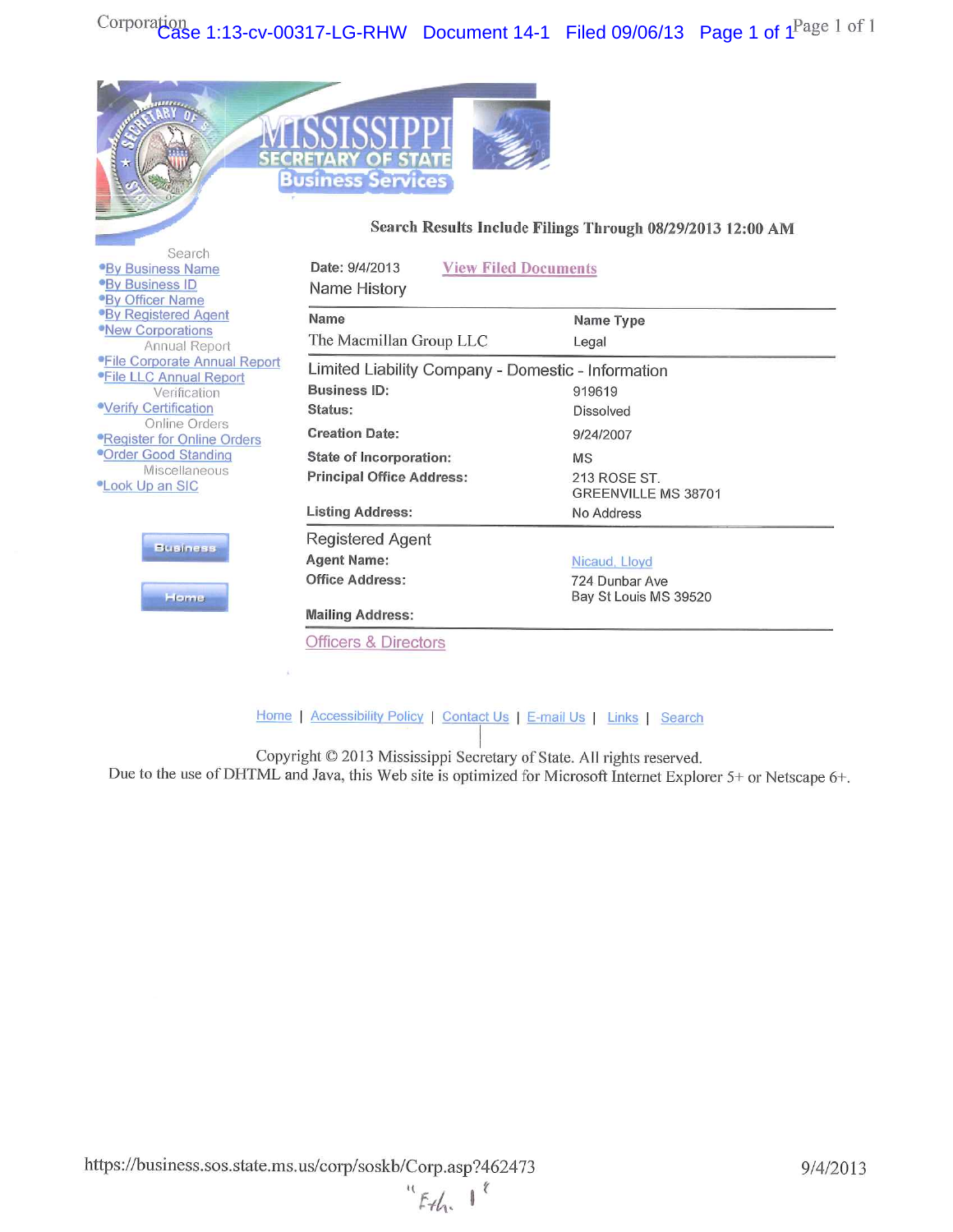

Copyright © 2013 Mississippi Secretary of State. All rights reserved. Due to the use of DHTML and Java, this Web site is optimized for Microsoft Internet Explorer 5+ or Netscape 6+.

 $\frac{1}{2}$  $Eth.3$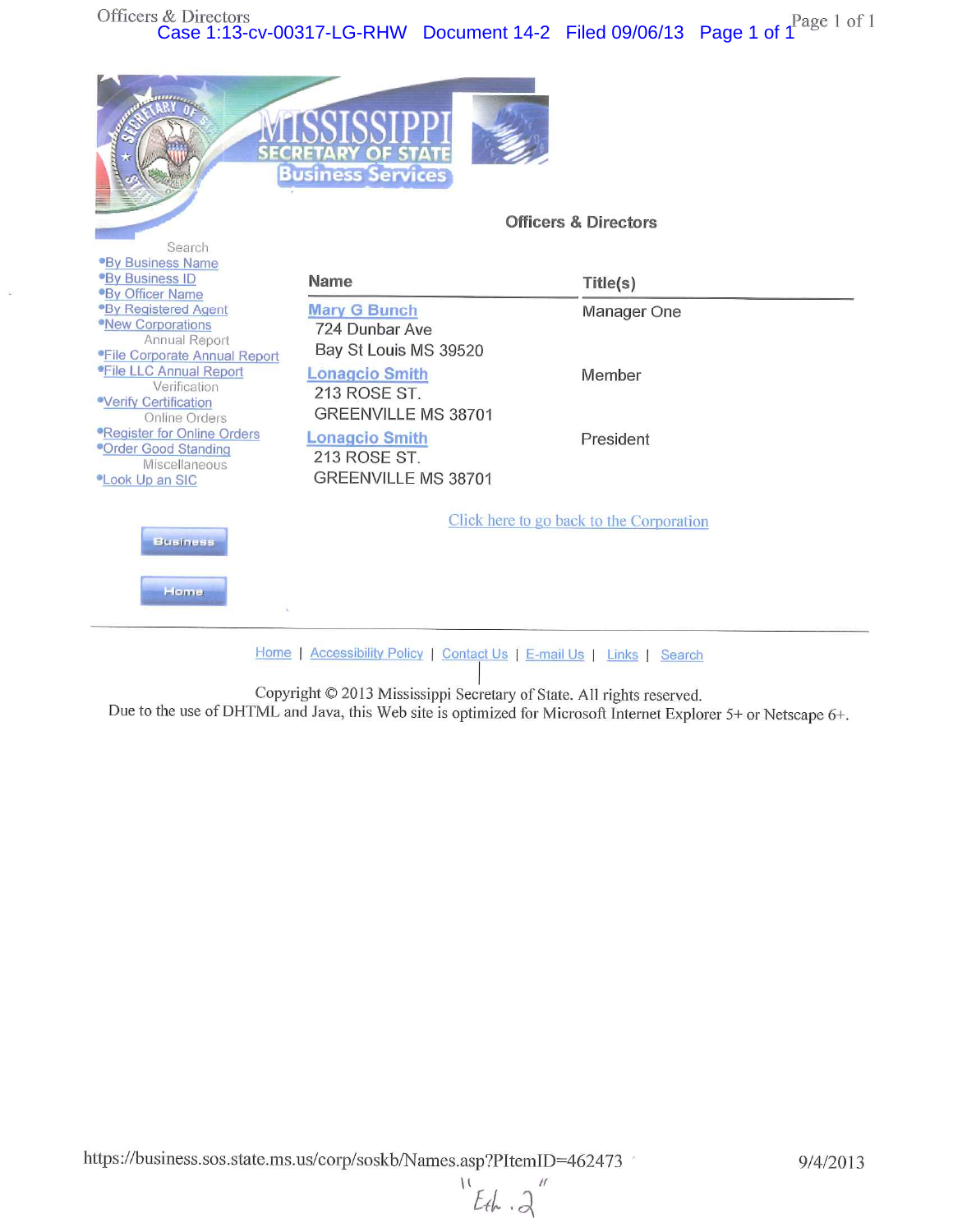**Corporation Filings** Page 1 of 1 Case 1:13-cv-00317-LG-RHW Document 14-3 Filed 09/06/13 Page 1 of 1

|                                                                                                                                                                                                                                                                                                                                                                                                                                                                  | <b>Business Services</b>          |                                                                                                           | Date: 9/4/2013                                                                                                                                                                                                       |
|------------------------------------------------------------------------------------------------------------------------------------------------------------------------------------------------------------------------------------------------------------------------------------------------------------------------------------------------------------------------------------------------------------------------------------------------------------------|-----------------------------------|-----------------------------------------------------------------------------------------------------------|----------------------------------------------------------------------------------------------------------------------------------------------------------------------------------------------------------------------|
| Search<br><b>By Business Name</b><br><b>By Business ID</b><br><b>By Officer Name</b><br><b>By Registered Agent</b><br><b>•New Corporations</b><br><b>Annual Report</b><br><b>•File Corporate Annual Report</b><br><b>*File LLC Annual Report</b><br>Verification<br><b>Verify Certification</b><br>Online Orders<br><b>•Register for Online Orders</b><br><sup>o</sup> Order Good Standing<br>Miscellaneous<br><b><i>•Look Up an SIC</i></b><br>Business<br>Home | Image<br>EQE<br><b>EXOCA</b><br>媐 | <b>Current Name: The Macmillan Group LLC</b><br>Date<br>9/14/2012<br>5/14/2011<br>10/15/2010<br>9/24/2007 | <b>Document</b><br>Notice to Dissolve/Revoke<br>Annual/Status Report<br>Amendment<br><b>Creation Filing</b><br>View the images on-line!! Netscape users, use the Nutton.<br>Click here to go back to the Corporation |
| Home   Accessibility Policy   Contact Us   E-mail Us   Links  <br>Search                                                                                                                                                                                                                                                                                                                                                                                         |                                   |                                                                                                           |                                                                                                                                                                                                                      |

Copyright © 2013 Mississippi Secretary of State. All rights reserved.<br>Due to the use of DHTML and Java, this Web site is optimized for Microsoft Internet Explorer 5+ or Netscape 6+.

 $E_{th}$  3

 $\tilde{u}$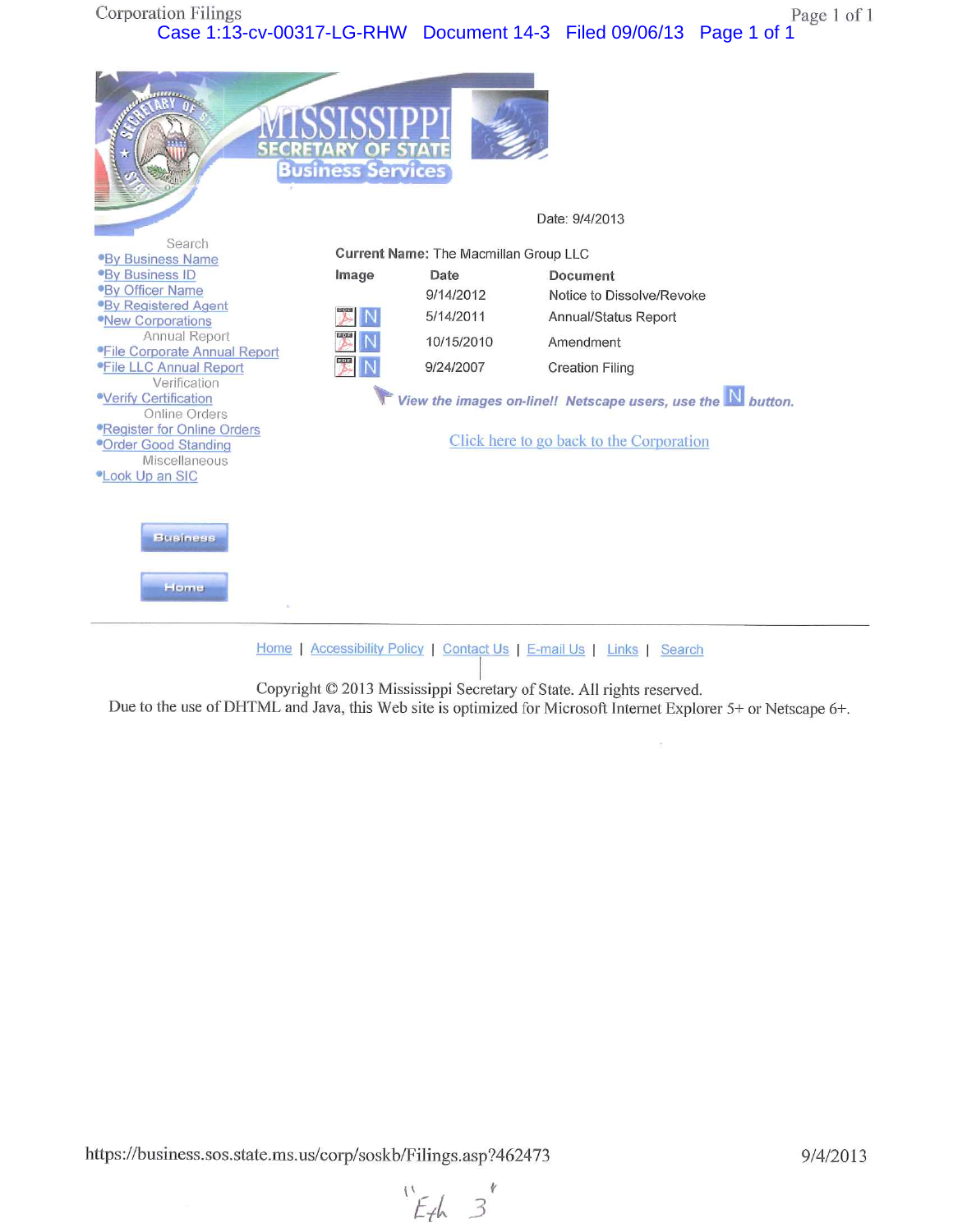| <b>F0101 - Page 1 of 2</b><br>THE REAL PRESENTED IN THE REAL PRESENT AND THE REAL PRESENT OF THE REAL PRESENT AND THE REAL PRESENT AND THE R<br>The real presented in the real present and the real present and the real present and the real present and the |                   |             | <b>OFFICE OF THE MISSISSIPPI S!</b><br>P.O. BOX 136, JACKSON, MS 39205-0136 |                                |                                     | <b>Certificate of Amendment</b> | C. Delbert Hosemann, Jr.<br>Secretary of State<br>$(601)$ 559-1555 |                                   |
|---------------------------------------------------------------------------------------------------------------------------------------------------------------------------------------------------------------------------------------------------------------|-------------------|-------------|-----------------------------------------------------------------------------|--------------------------------|-------------------------------------|---------------------------------|--------------------------------------------------------------------|-----------------------------------|
| The undersigned corporation, pursuant to Senate Bill No. 2395, Chapter 402, Laws of 1994,<br>hereby executes the following Certificate of Amendment and sets forth.<br>1. Name of the Limited Liability Company                                               |                   |             |                                                                             |                                |                                     |                                 |                                                                    |                                   |
| The Macmillan Group LLC                                                                                                                                                                                                                                       |                   |             |                                                                             |                                |                                     |                                 |                                                                    |                                   |
| 2. The future effective date is<br>(Complete if applicable)                                                                                                                                                                                                   |                   |             |                                                                             |                                |                                     |                                 |                                                                    |                                   |
| 3. The amendment to the certificate is as follows                                                                                                                                                                                                             |                   |             |                                                                             |                                |                                     |                                 |                                                                    |                                   |
| To remove Lloyd Nicaud as an officer and member of the company.                                                                                                                                                                                               |                   |             |                                                                             |                                |                                     |                                 |                                                                    |                                   |
|                                                                                                                                                                                                                                                               |                   |             |                                                                             |                                |                                     |                                 |                                                                    |                                   |
|                                                                                                                                                                                                                                                               |                   |             |                                                                             |                                |                                     |                                 |                                                                    | paastum.<br>Saasan<br>2<br>$\sim$ |
|                                                                                                                                                                                                                                                               |                   |             |                                                                             |                                |                                     |                                 |                                                                    | $\mathbf{P}$                      |
|                                                                                                                                                                                                                                                               |                   |             |                                                                             |                                |                                     |                                 |                                                                    | <b>Little</b>                     |
|                                                                                                                                                                                                                                                               |                   |             |                                                                             |                                |                                     |                                 |                                                                    |                                   |
| Signature<br>By:                                                                                                                                                                                                                                              |                   | Trany Bunch |                                                                             |                                | (Please keep writing within blocks) |                                 |                                                                    |                                   |
| <b>Printed Name</b>                                                                                                                                                                                                                                           | Mary Bunch        |             |                                                                             | Title                          |                                     | President/Member                |                                                                    |                                   |
| <b>Street and Mailing Address</b>                                                                                                                                                                                                                             |                   |             |                                                                             |                                |                                     |                                 |                                                                    |                                   |
| Physical<br>Address                                                                                                                                                                                                                                           | 724 Dunbar Avenue |             |                                                                             |                                |                                     |                                 |                                                                    |                                   |
| P.O. Box                                                                                                                                                                                                                                                      |                   |             |                                                                             |                                |                                     |                                 |                                                                    |                                   |
| City, State, ZIP5, ZIP4                                                                                                                                                                                                                                       | Bay St. Louis     |             |                                                                             | MS<br><b>A</b> <i>A</i> $\sim$ | 39520                               |                                 |                                                                    |                                   |

 $\frac{1}{4}$